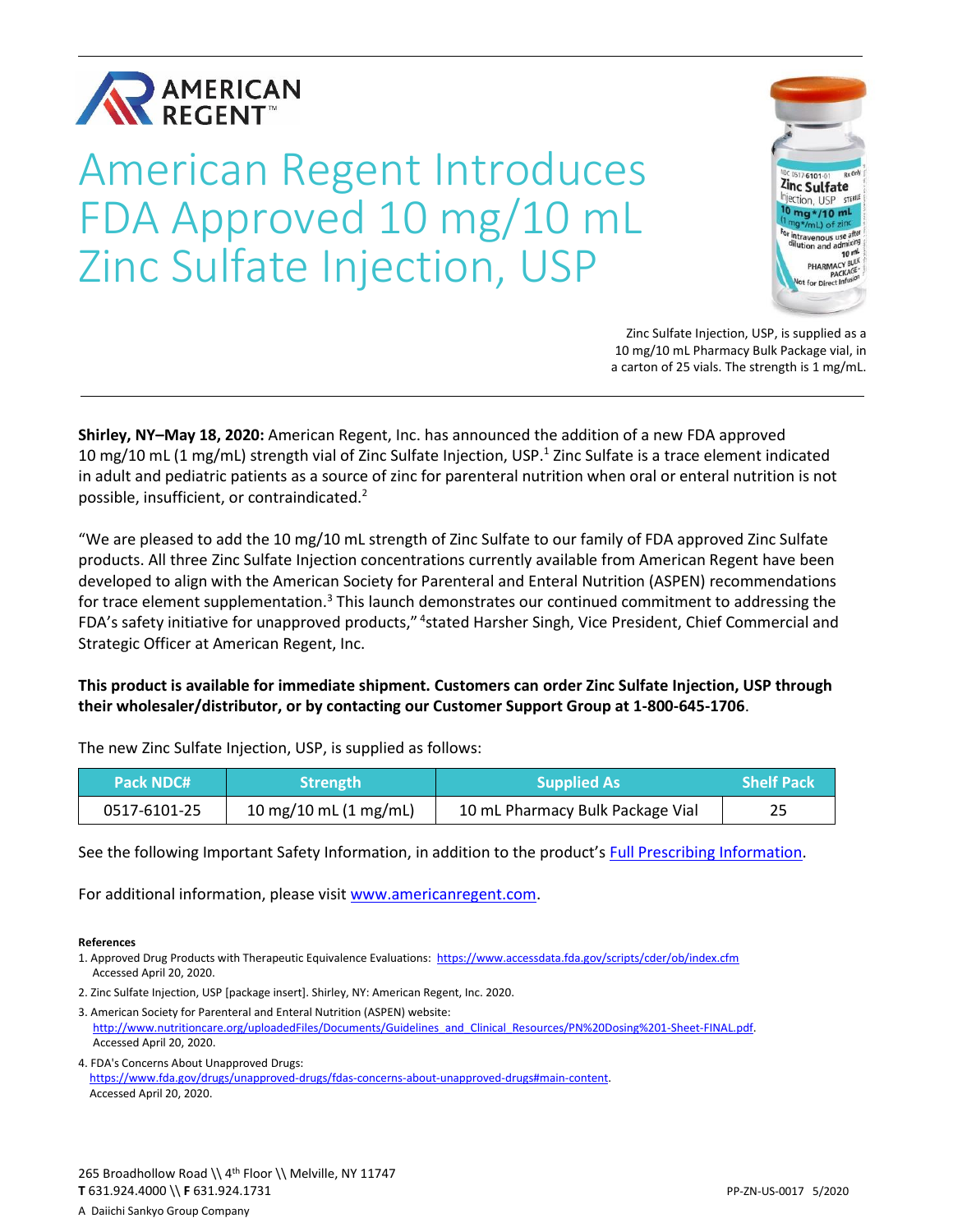# **ZINC SULFATE INJECTION, USP**

#### **For intravenous use**

#### **INDICATIONS AND USAGE**

Zinc Sulfate is a trace element indicated in adult and pediatric patients as a source of zinc for parenteral nutrition when oral or enteral nutrition is not possible, insufficient, or contraindicated.

Zinc Sulfate Injection is supplied as a pharmacy bulk package for *admixing use* only. It is *not for direct intravenous infusion.*

## **IMPORTANT SAFETY INFORMATION**

#### **CONTRAINDICATIONS**

Zinc Sulfate Injection is contraindicated in patients with known hypersensitivity to zinc.

## **WARNINGS AND PRECAUTIONS**

**Pulmonary Embolism due to Pulmonary Vascular Precipitates:** If signs of pulmonary distress occur, stop the infusion and initiate a medical evaluation. The infusion set and catheter should be checked periodically for precipitates.

**Vein Damage and Thrombosis:** Zinc Sulfate Injection has a low pH and must be prepared and used as an admixture in PN solutions. Solutions with osmolarity of 900 mOsm/L or more must be infused through a central venous catheter.

**Aluminum Toxicity:** Zinc Sulfate Injection contains aluminum that may be toxic. Aluminum may reach toxic levels with prolonged parenteral administration if kidney function is impaired. Preterm infants are particularly at risk for aluminum toxicity because their kidneys are immature, and they require large amounts of calcium and phosphate solutions, which also contain aluminum.

**Monitoring and Laboratory Tests:** Monitor zinc concentrations, fluid and electrolyte status, serum osmolarity, blood glucose, liver and kidney function, blood count and coagulation parameters throughout treatment.

**Copper Deficiency:** Several post-marketing cases have reported that high doses of supplemental zinc (approximately 10 times the recommended dosage of 3 mg/day Zinc Sulfate Injection in adults) taken over extended periods of time (i.e., months to years) may result in decreased enteral copper absorption and copper deficiency.

**Hypersensitivity Reactions:** If hypersensitivity reactions occur, discontinue Zinc Sulfate Injection and initiate appropriate medical treatment.

#### **ADVERSE REACTIONS**

No zinc-related adverse reactions have been reported in clinical studies or postmarketing reports in patients receiving intravenously administered PN solutions containing zinc sulfate within the recommended dosage range.

#### **USE IN SPECIFIC POPULATIONS**

**Pregnancy:** Risk Summary: Administration of the recommended dose of Zinc Sulfate Injection in PN is not expected to cause major birth defects, miscarriage, or adverse maternal or fetal outcomes.

**Lactation:** Risk Summary: Zinc is present in human milk. There is no information on the effects of zinc sulfate on milk production. The developmental and health benefits of breastfeeding should be considered along with the mother's clinical need for Zinc Sulfate Injection and any potential adverse effects on the breastfed infant from Zinc Sulfate Injection or from the underlying maternal condition.

**Pediatric Use:** Safety and dosing recommendations in pediatric patients are based on published literature describing controlled studies of zinc-containing products in pediatric patients.